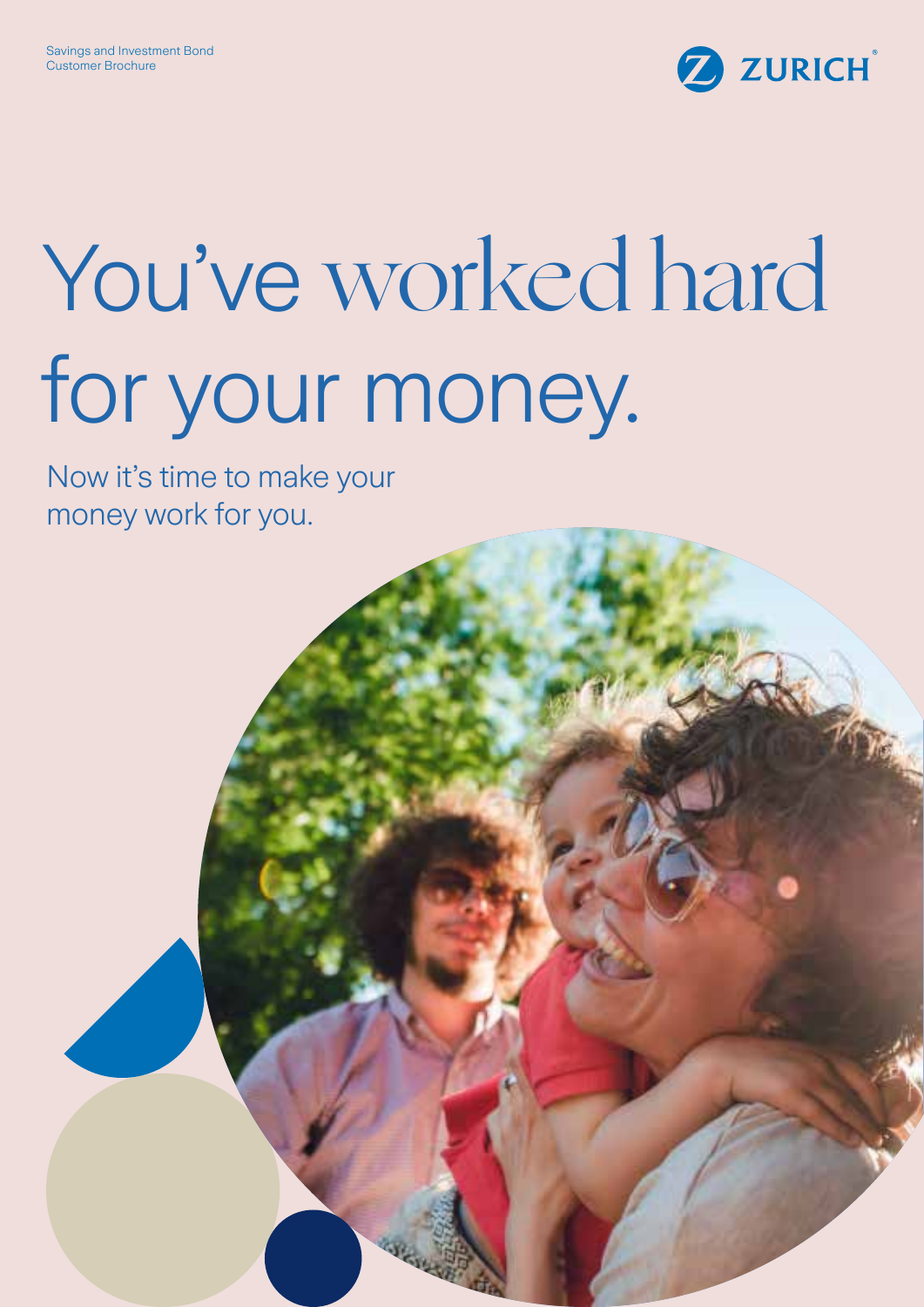### Allow us to introduce ourselves.

We are Zurich. We are part of a global insurance group. We are one of Ireland's most successful life and pension providers.

We believe in building a life long trust with our customers. We are passionate about protecting our customers and the things they truly value.

At Zurich, you are at the heart of what we do.

This brochure is designed to give you a clear understanding of our range of savings solutions. If you have any questions please get in touch.

> Talk to a Financial Broker, advisor or call us today and see how we can help you.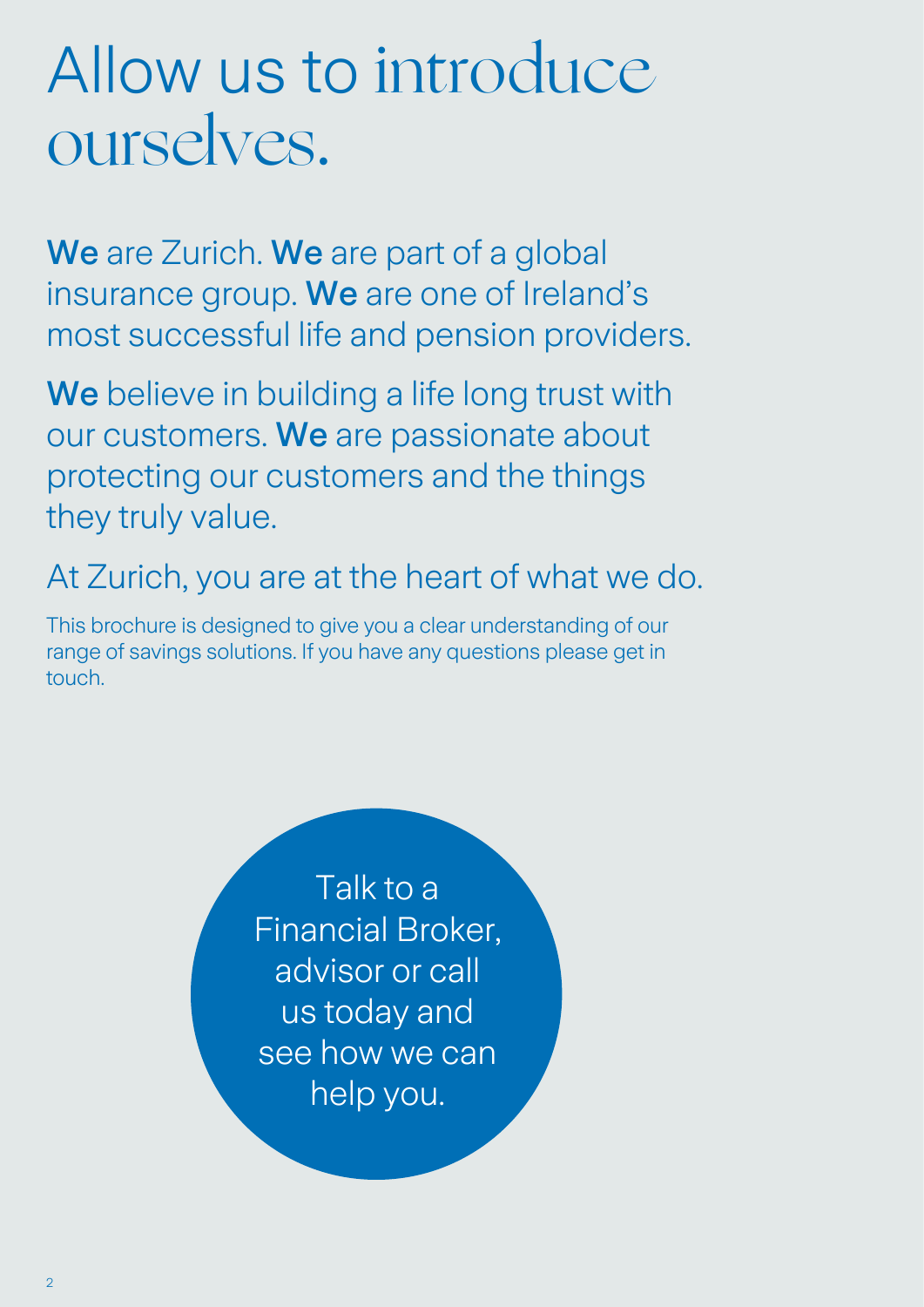# Welcome

Remember your first piggy bank or putting your pocket money away to get the latest computer game? Saving is something we have learned from an early age. But as we get older, our savings plans become bigger and there's more to consider. After all, piggy banks don't earn interest or have to worry about who brings home the bacon.

Whether you are planning for your new home, a perfect wedding, college fees or simply for peace of mind against unforeseen events, a sensible savings plan can make all the difference.

Zurich can help by offering you a wide range of savings solutions whatever your needs may be.

Over the next few pages we will introduce you to some people who have taken steps to plan ahead. Through their stories, we hope you will see the benefits of taking action and be encouraged to do something about it today.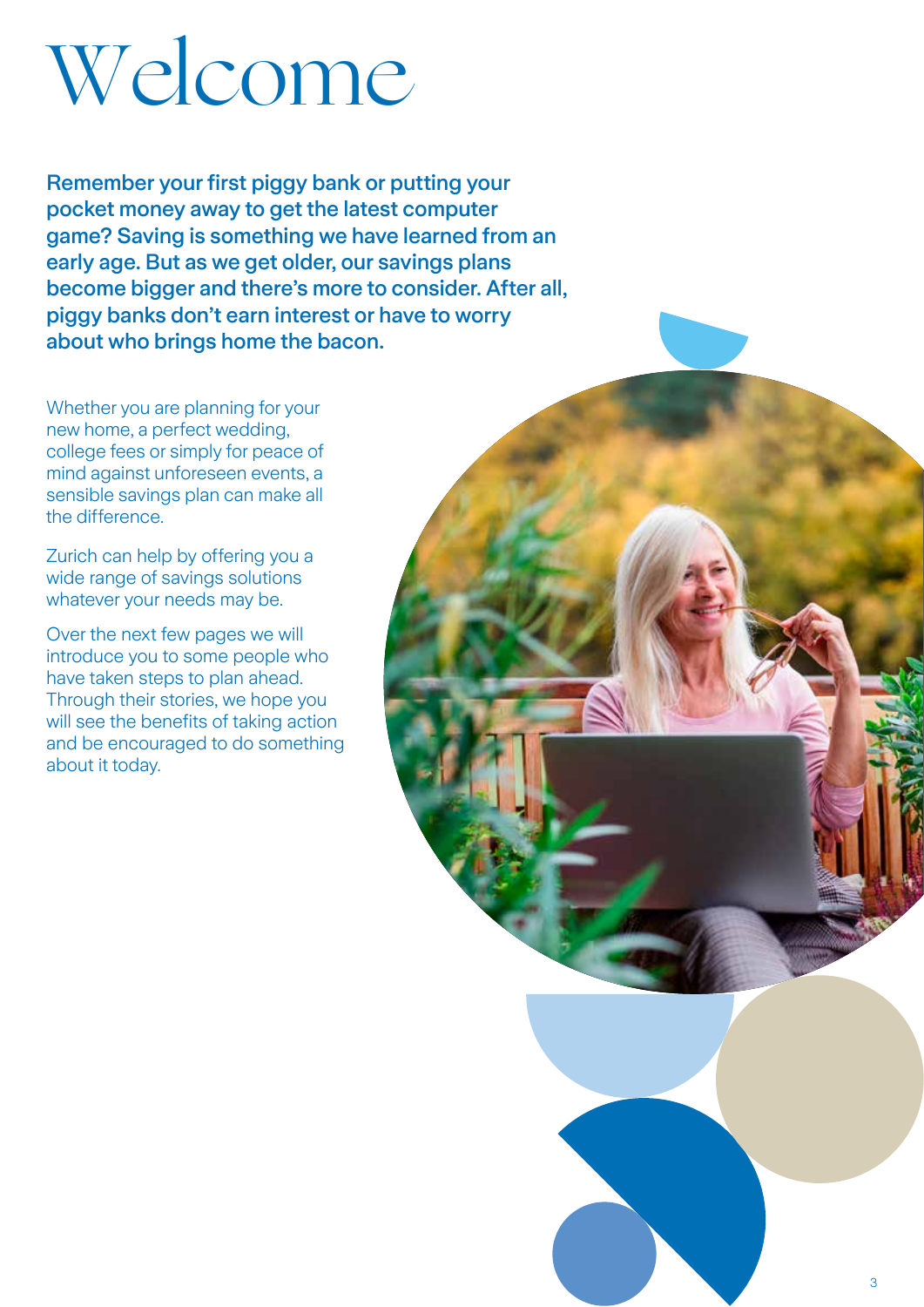

**THUJ** DE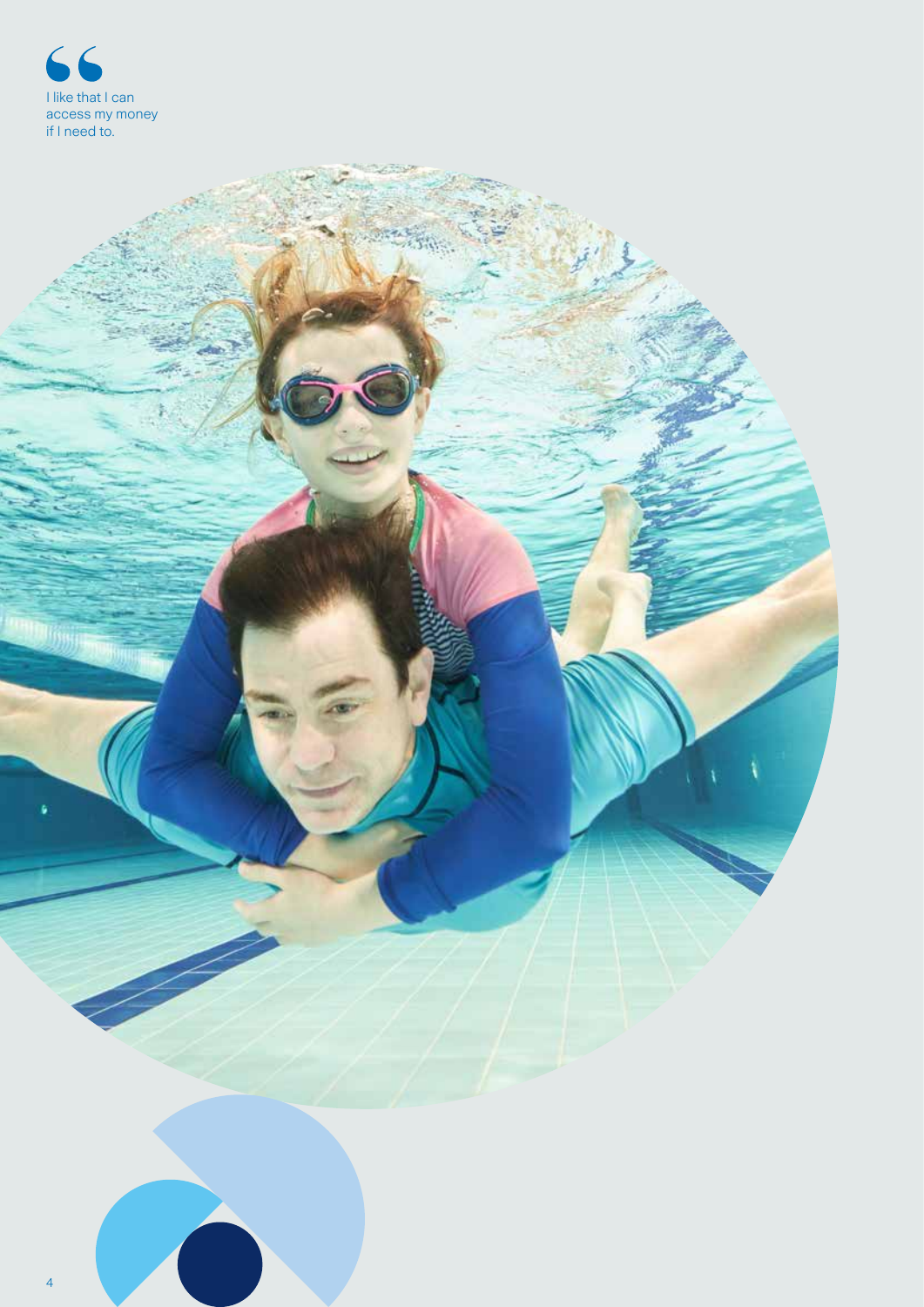# 66 It's time for me to focus on the things that really matter in life.

Seán, 42 and his partner Kathryn are celebrating the arrival of child number three, their beautiful baby daughter Sinéad. "I love being a parent," says Seán, "it totally changes your perspective on life."

With additional priorities to consider, Seán has decided to look again at his savings plan. He recently inherited some money from his grandfather and wants to use it sensibly.

Seán says, "Some of it will pay for a long overdue family holiday in the summer. And we're planning to invest the rest to build up a bigger pot for our family's future. It's money we were never counting on so our goal is to use it for something useful, like our kids' education."

Seán is happy to put this money away as a lump sum for ten to fifteen years. So he has chosen the Investment Bond with Zurich as it gives him control over how his savings are invested. And he has the peace of mind that he can access his money at any time.

#### Why did Seán choose an Investment Bond with Zurich?

- It's a long-term investment option for his lump sum.
- It's a great place to invest, with potential to grow his money.
- He can change the level of investment risk if circumstances change.

Warning: The value of your investment may go down as well as up. Warning: If you invest in this product you may lose some or all of the money you invest.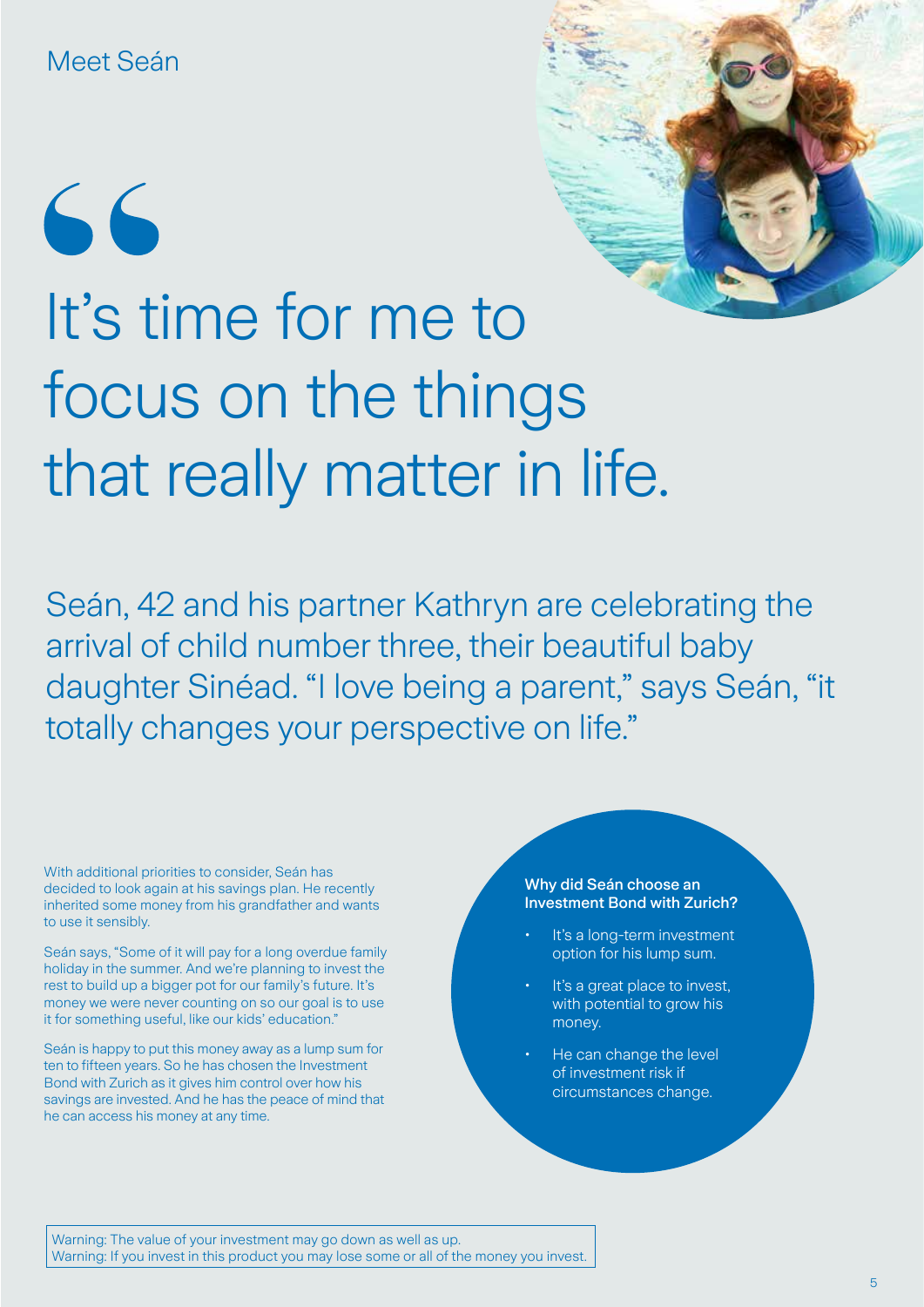### Meet Claire

 $66$ 

## I know my savings are working hard and not sitting idle in a bank account.

Claire is one year away from a significant birthday. "Next year I'll be 50 and that undeniable fact has lit a fire under me." That's why Claire recently met with a financial broker and put a plan together to secure her financial future.

A big part of that plan involves retiring as early as possible and spending more time in the cottage she bought with her husband in Mayo. "I spend a lot of time out of the country on business and I'm beginning to miss home more and more," says Claire. "Mayo is where I grew up and it's where I want to end up."

With her pension plans in place, Claire has opened a LifeSave Savings Plus plan with Zurich and intends to put what she can afford away each month. "It feels good to know that I'm saving towards the next family holiday or building up a little pot for a rainy day. And I like knowing that my money has the potential to grow."

#### Why did Claire choose a Zurich LifeSave Savings Plus plan?

- She can vary the savings amount.
- She has the option to make a lump-sum injection.
- It's a way to save a little more on top of her pension.
- She has the potential to grow her savings through investment choices.

Warning: The value of your investment may go down as well as up. Warning: If you invest in this product you may lose some or all of the money you invest.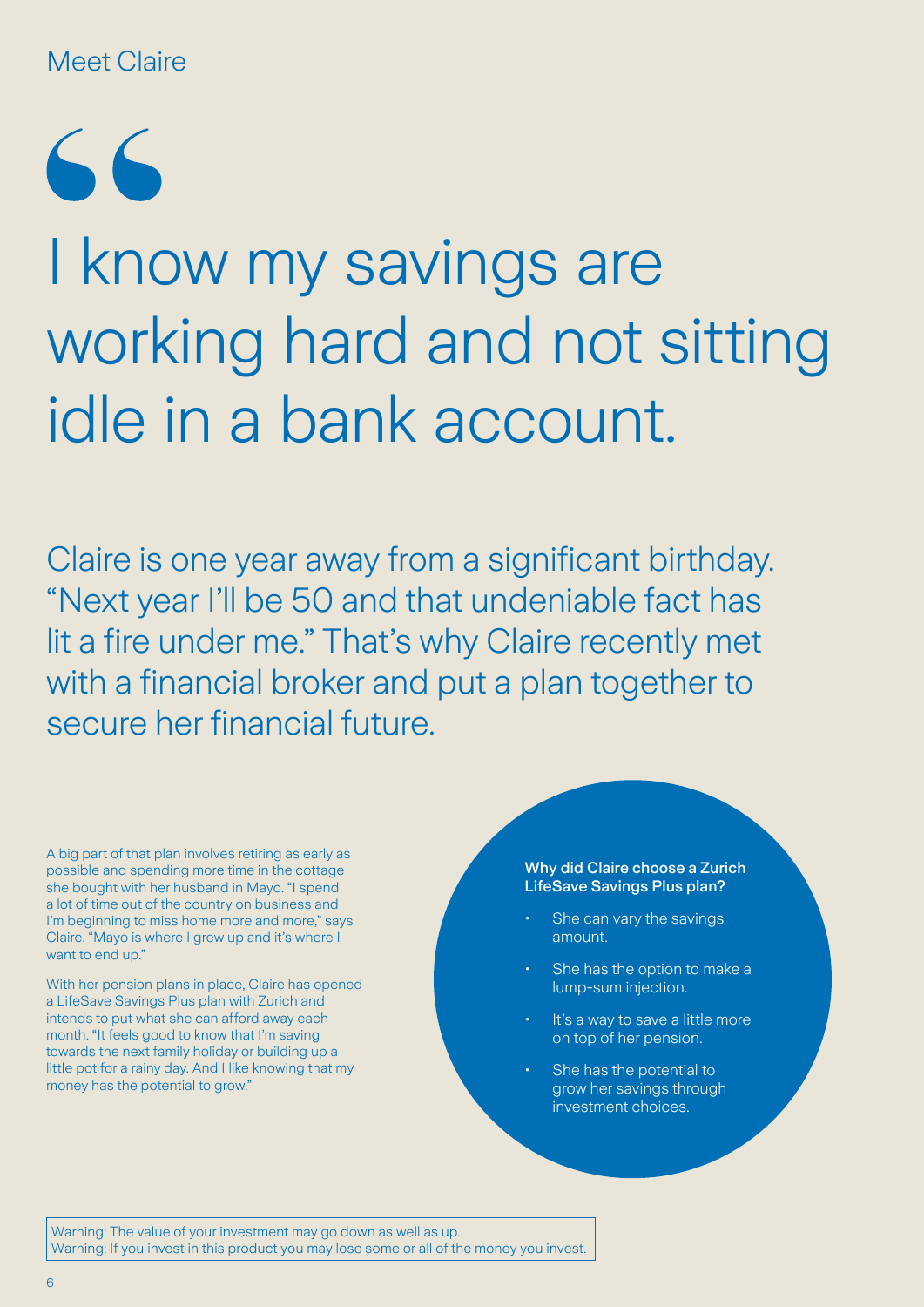

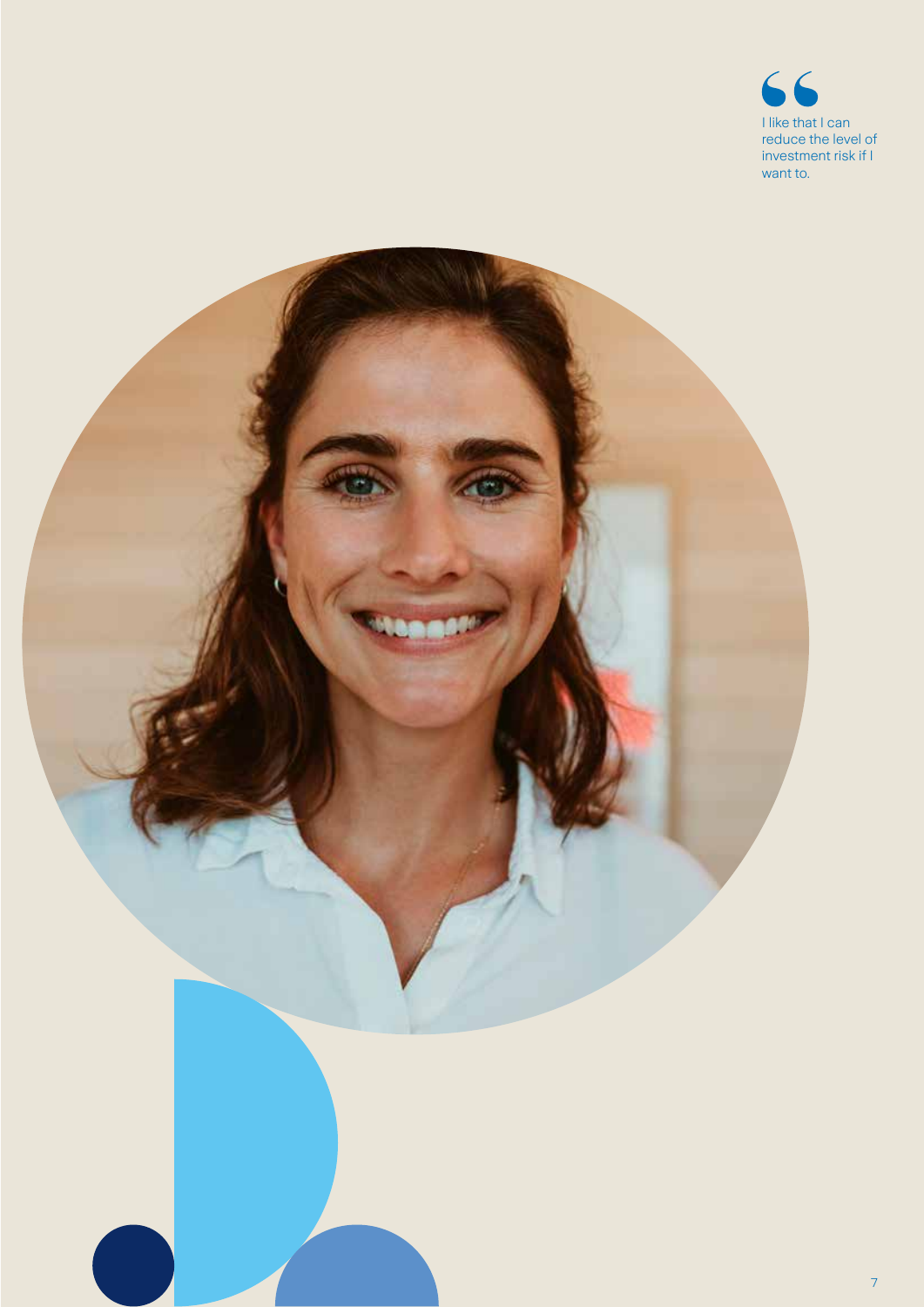### Saving: the basics

### €

Before deciding what to do with your money, it's important to have a plan. Here are some simple steps to get started.

#### Set your savings goal

Draw up a 'wish list' of the things you would like to achieve and prioritise these.

#### 2.

3.

4.

5.

1.

#### Estimate the cost of each of these goals

Draw up a rough estimate of how much money you would need in order to turn your goals in to reality.

#### Decide on a budget

Now you should be able to work out approximately how much you will need to save on a monthly basis in order to achieve your savings goal. At this point you will see how realistic your targets are. You might need to relook at your monthly expenditure and ways to reduce your spending in order to maximise your savings budget. We have some handy tools to help you with this at zurich.ie

#### Are you a regular saver, lump sum investor or both?

Whether you intend to save regularly over a number of years or you have a lump sum to invest, we have lots of sensible options to choose from.

#### Your risk profile

Your savings contributions will be invested with a view to growing your money. How that money is invested depends on how much investment risk you are prepared to accept. Everyone's attitude to risk is different. Choosing your own savings strategy will involve deciding on the level of return you are looking for and balancing it against the level of risk you are comfortable with.

That's why Zurich offers a wide range of investment solutions involving different levels of risk. The full choice of available funds is listed on our website and in our Fund Guide.

If you would like to work out your attitude towards investment risk, check out our Risk Profiler tool at zurich.ie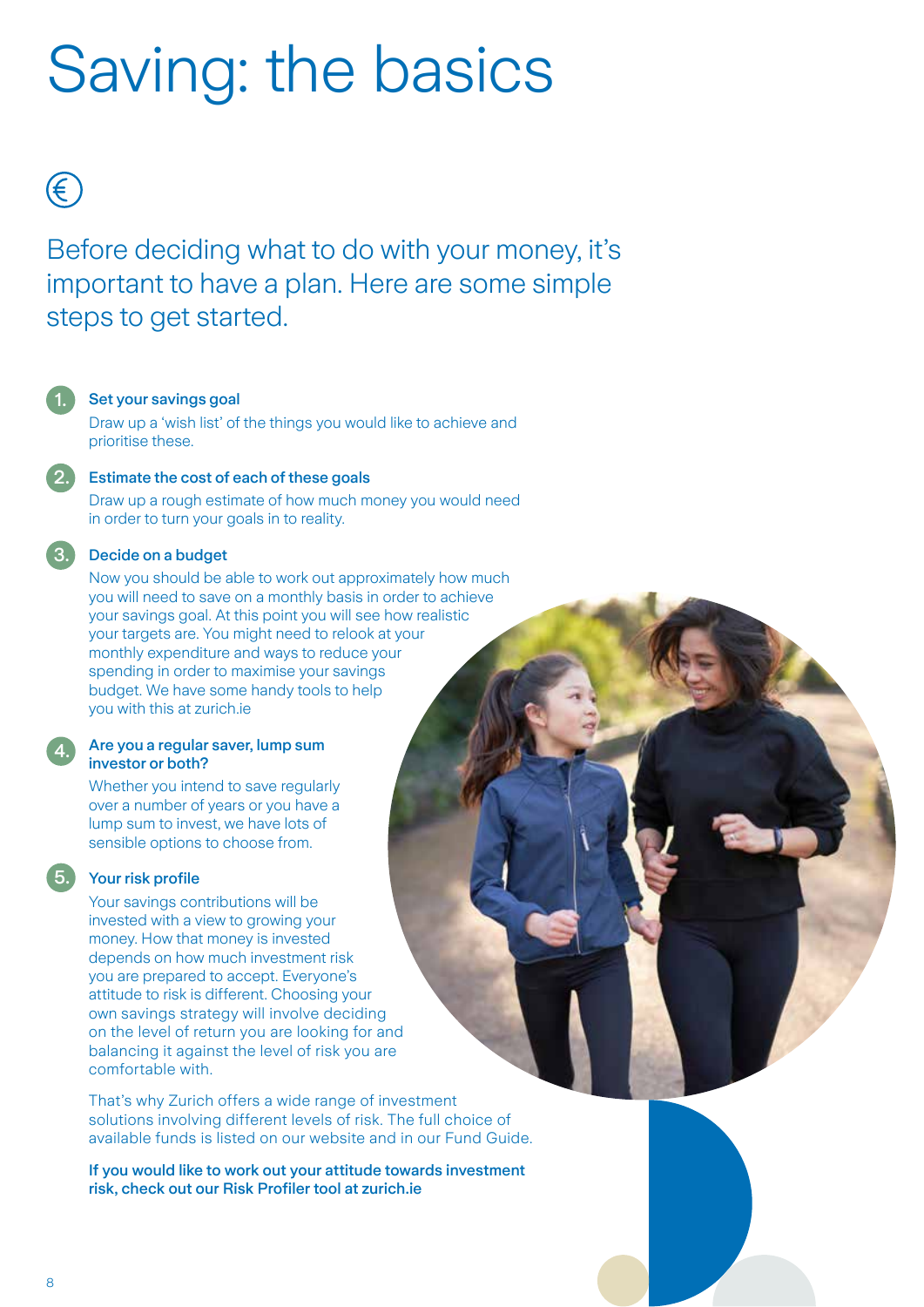### Investment solutions made easy

### $\bigcap$

Zurich's Saving and Investment plans are some of the many options Zurich has available for investors. Once you have had time to consider your options, you should speak to a Financial Broker, advisor or Zurich.



#### Savings Plus for Regular Savers

Watch your savings grow over time by putting an amount away regularly in an Regular Savings Plan. Your savings are invested in a range of investment funds depending on your risk profile.

#### Choose if:

- You want to save regularly for at least five years.
- You want the potential to earn a good return on your savings.
- You want the flexibility of being able to access your savings if you need to, with options available that give you access to your money without any penalties.

#### The Benefits:

- You can save from as little as €100 per month.
- Option to vary the regular payments if required and to make a once-off lump-sum injection.
- You can tailor the plan to your needs with our wide range of investment funds.
- We have access to an extensive range of investment funds with varied risk profiles.
- You can check the value of your savings plan any time by logging in to Zurich's online Client Centre.



#### The Investment Bond for Lump Sum Investors

Suitable if you have a lump sum of money to invest, such as an inheritance or existing savings. Your money can be invested in Zurich's range of investment funds including the riskrated Prisma Funds.

#### Choose if:

- You are looking to invest for five years or more.
- You have over €5,000 to invest.

#### The Benefits:

- You have an excellent investment fund choice to suit your attitude to risk.
- You can switch and move between a range of investment funds.
- If you need access to your money. that's no problem as there are options available that give you access to your money without any penalties.
- You can check the value of your investment bond any time by logging on to Zurich's online Client Centre.



#### Special Savings Plus for combination Investors

If you have a lump sum to invest AND would like to continue to make regular contributions over time, Zurich's Special Savings Plus plan offers you the best of both worlds.

#### Choose if:

- You have a lump sum to invest and want to continue to save regularly for at least five years.
- You want the potential to earn a good return on your savings.
- You do not need instant access to your savings.

#### The Benefits:

- You can save from as little as €100 per month.
- You can tailor the plan to your needs with our wide range of investment funds. We have access to an extensive range of investment funds with varied risk profiles.
- You can check the value of your savings plan any time by logging in to Zurich's online Client Centre.

There is a Key Information Document (KID) available on this product. This document is a good source of further information and can be found at www.zurich.ie/broker-centre/key-info-docs/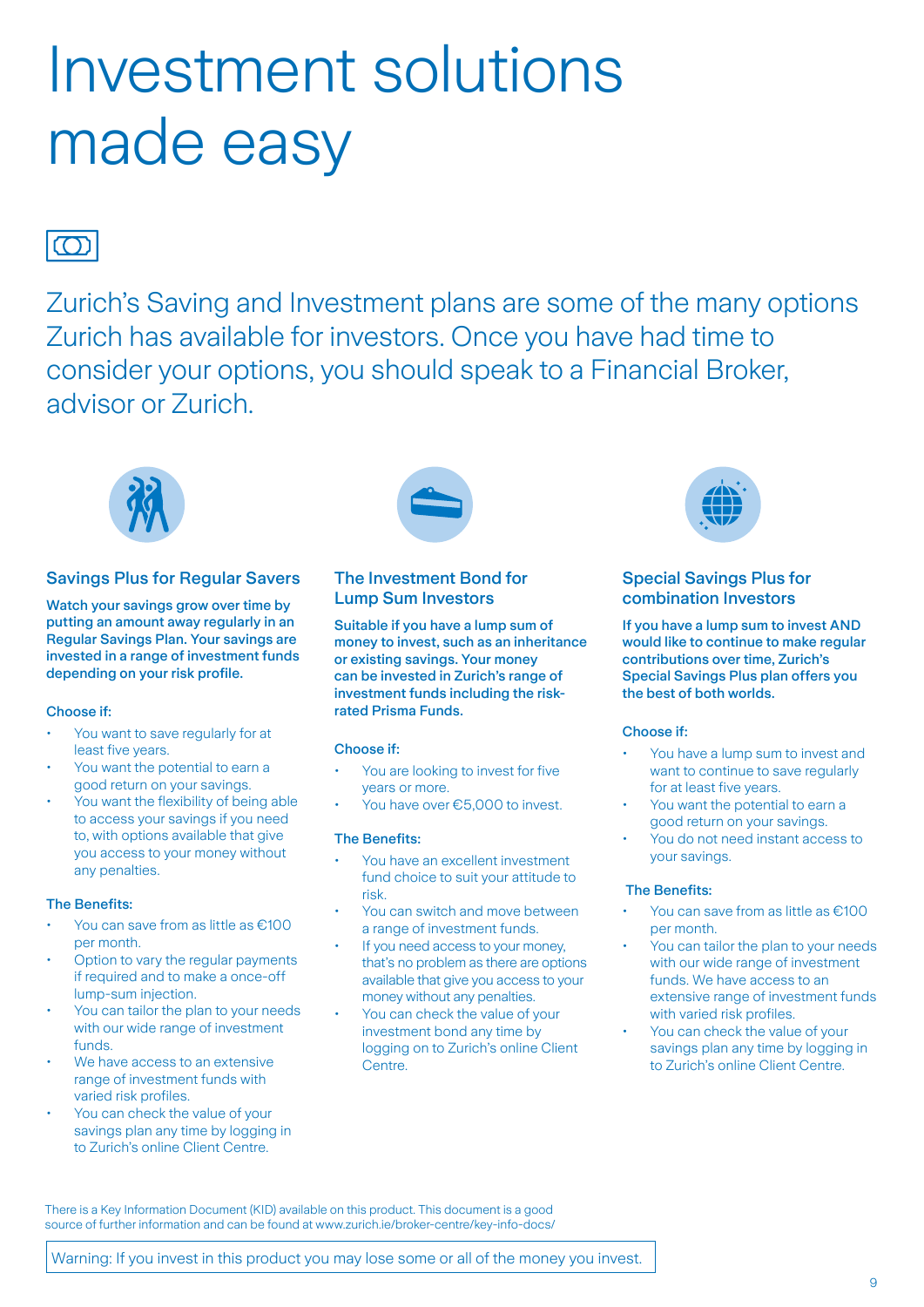### Investment risk & return



No one wants to take any unnecessary risks with their investment.

However, there is a trade-off between risk and return. The lower the level of risk that you are prepared to take, the lower the potential for any investment gains/losses. Likewise, the higher the level of risk assumed, the higher the potential for investment gains, but also the potential for higher investment losses.

And so we've categorised our range of investment funds using a 1 - 7 scale. Our ratings are based on a scale that looks at a fund's volatility over a 5 year period, 1 being the lowest risk (lowest volatility) and 7 being the highest risk (highest volatility).

#### For more information on our range of investment funds visit zurich.ie

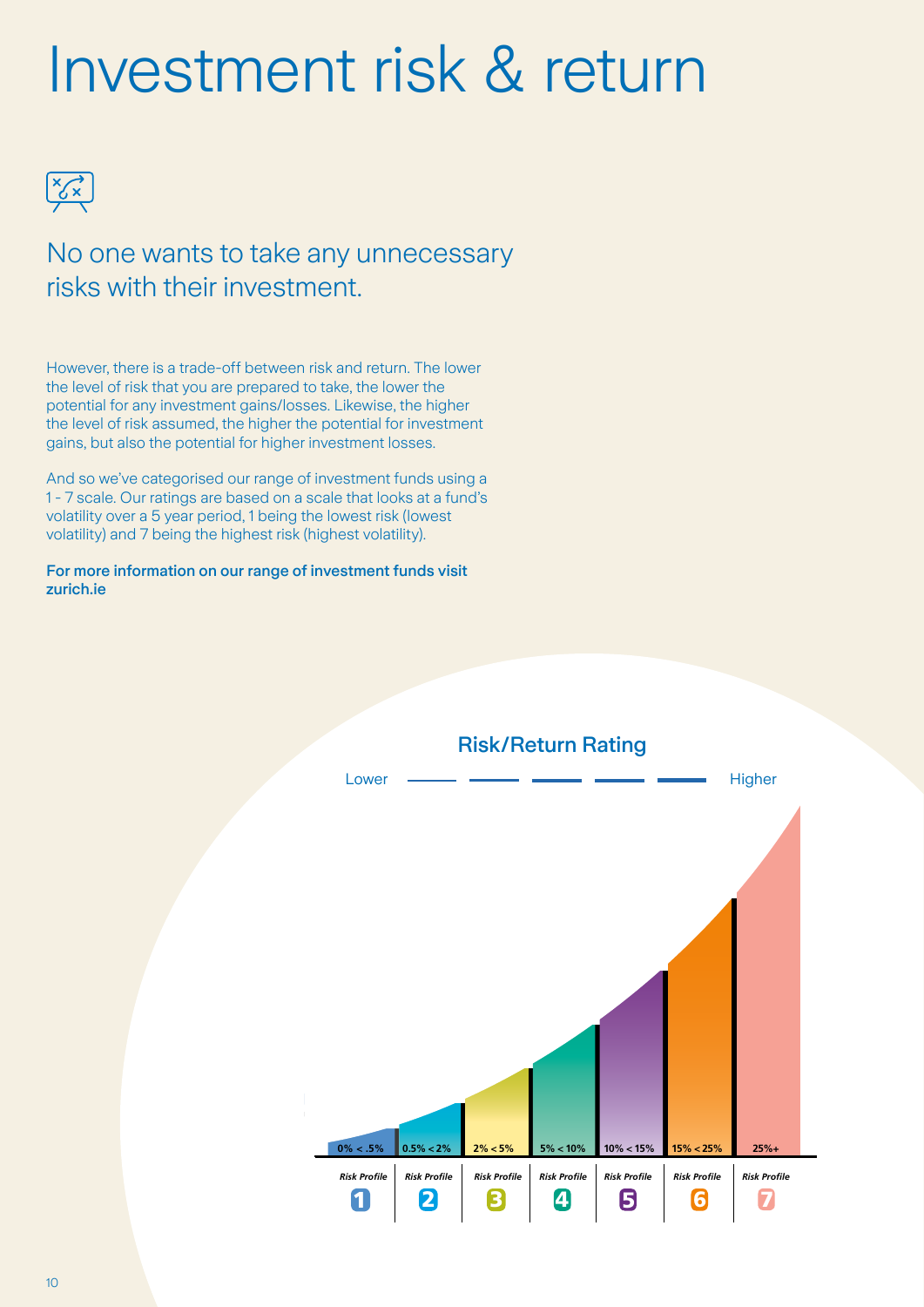### Prisma Funds



2.

3.

4.

5.

#### Risk Targeted

Each Prisma Fund aims to maximise long-term capital growth while targeting the specific level of risk appropriate to you.

#### **Diversified**

Each Prisma Fund is fully diversified and can include investments in equities (the stockmarket), bonds, property, cash and alternatives (such as oil and gold).

#### Built on Expertise

The Zurich investment team consists of experienced and highly-qualified investment specialists, with a proven track record of making the right investment decisions at the right times.

#### Actively Managed

The Prisma Funds are actively managed by the Zurich Investment team. This means that it is our fund managers that make the specific investments within each fund. It also means our investment managers can respond to market movements as and when they happen.

#### Great Value

Today's investor wants an investment solution that meets their needs, but they are also conscious about price. The Prisma Funds have been designed with these investors in mind - they provide risk appropriate solutions - and are very competitively priced.





Warning: If you invest in this product you may lose some or all of the money you invest. Warning: This product may be affected by changes in currency exchange rates. Warning: The value of your investment may go down as well as up.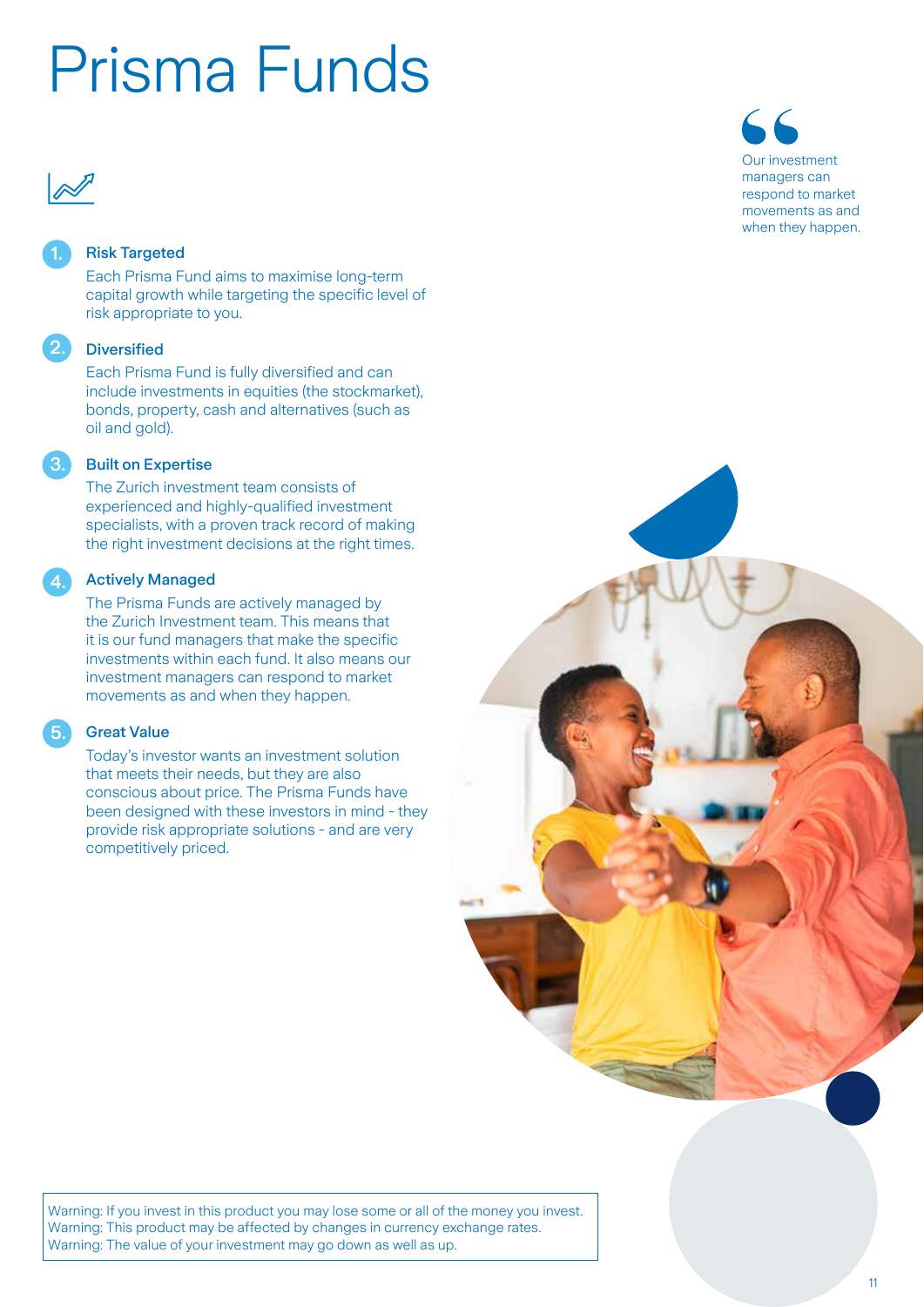### Online tools to help you choose

 $\boxed{\triangle}$ 

Organising your investments might seem like a major task, so it's easy to keep putting it off. But once you get started you'll find it is quite straightforward. Of course, you don't have to do it alone. We are here to help however we can. We have lots of useful planning tools at zurich.ie

#### Our Budget Calculator

enables you to quickly assess your monthly income and expenses so you'll know how much you can afford to comfortably save.

#### Our Personal Annual Budget **Spreadsheet**

helps you to manage your income and expenses effectively throughout the year.

#### Our Fund Centre

gives you access to fund performance and information so that you can keep track of how your funds are performing.

#### Our Customer Dashboard

gives you an overview of your savings online once you have set up a policy with Zurich. Simply log on to get a snapshot of your current policy value and holdings.

#### Our Risk Profiler

enables you to work out your attitude towards investment risk, helping you to choose the funds that best suit your risk profile.

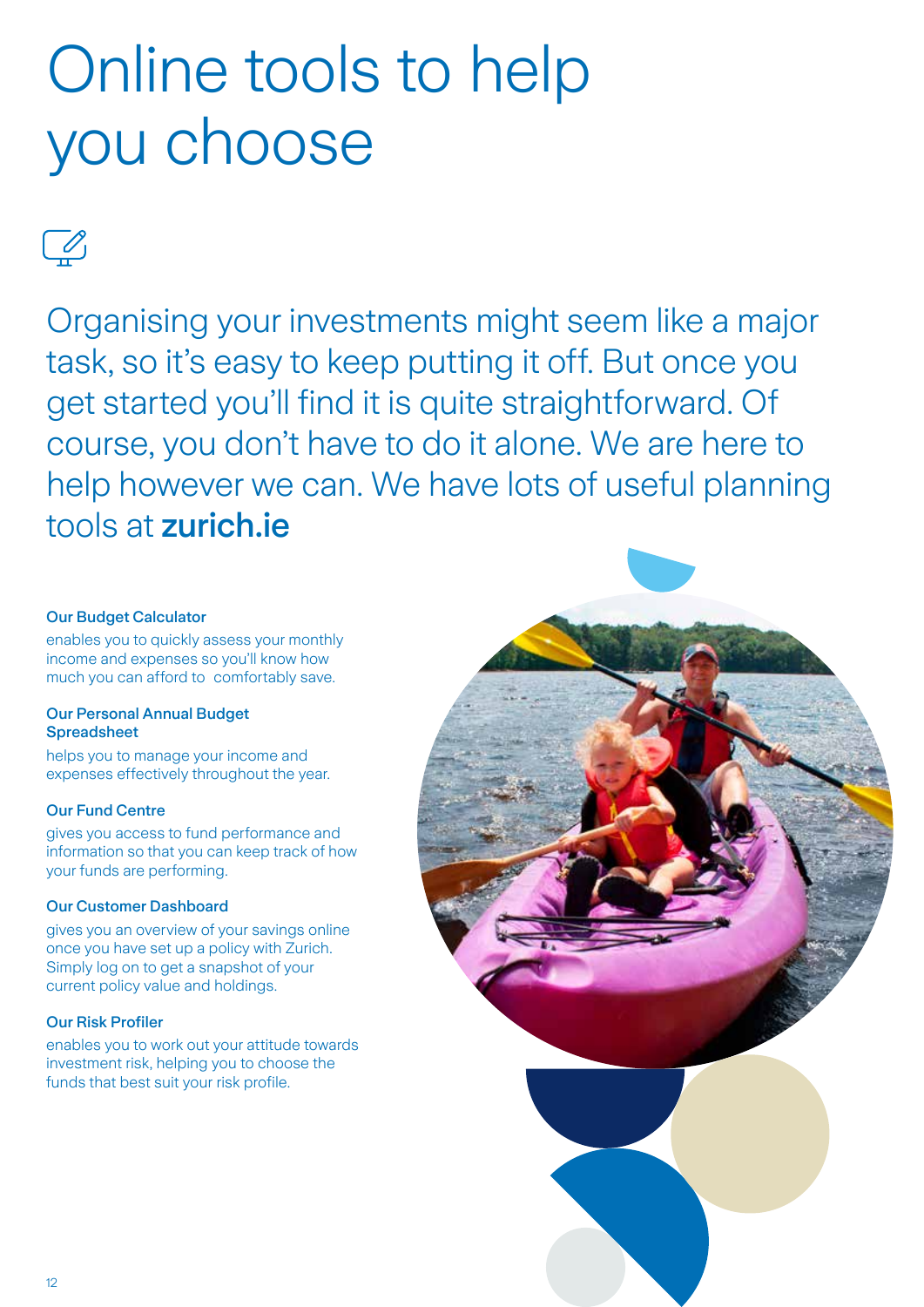### Take the next step



When it comes to your savings and investments, Zurich is committed to doing the best we can for our customers. So if you'd like to take the next step, get in touch today.



Zurich offers you a wide range of financial products from life insurance cover, savings & investment solutions to pension and retirement planning. Check out a brochure for more information.